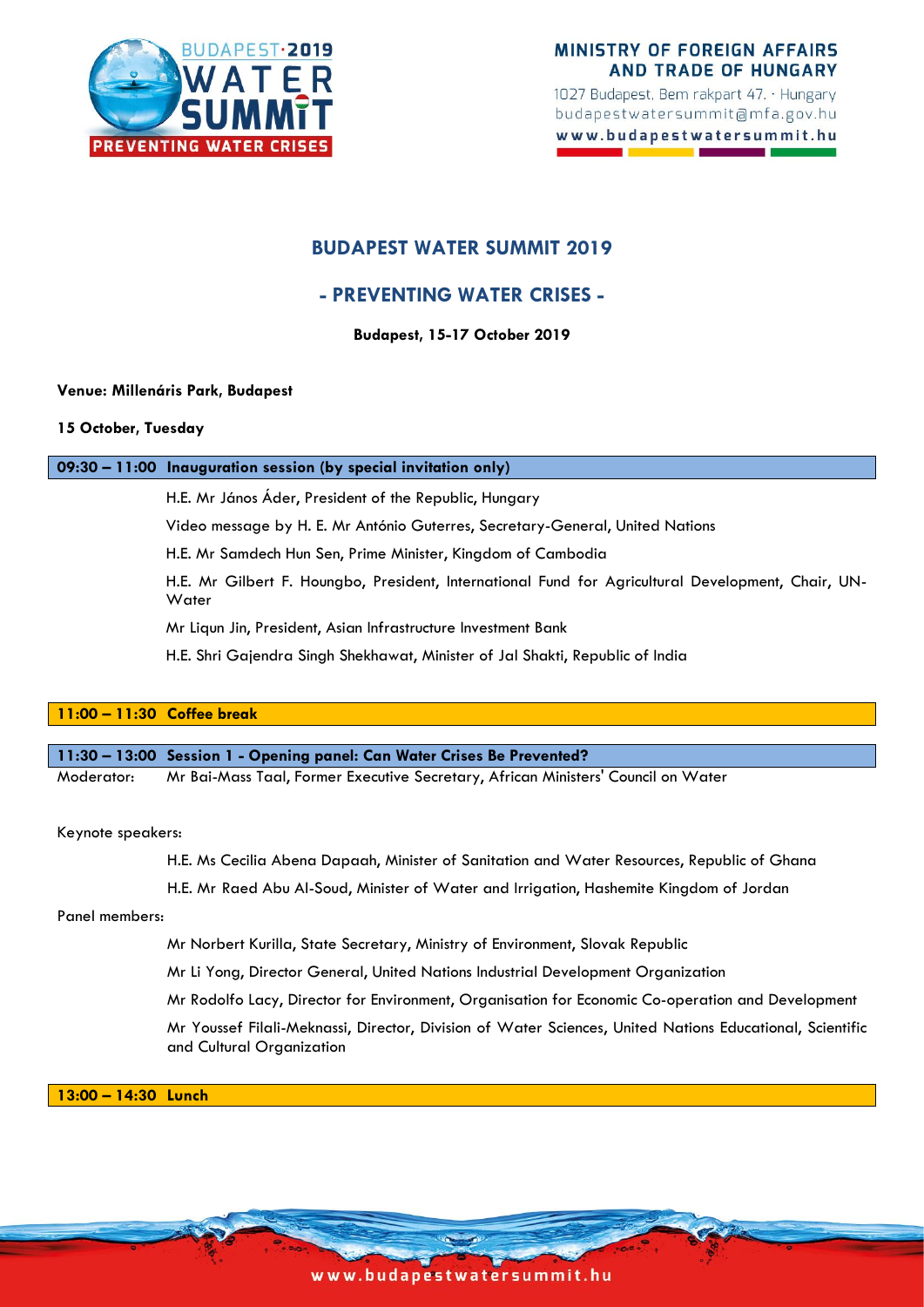

1027 Budapest, Bem rakpart 47. · Hungary budapestwatersummit@mfa.gov.hu www.budapestwatersummit.hu

**14:30 – 16:00 Session 2: Value of Water vs. Costs of a Water Crisis – Are We Talking About the Same?** Moderator: Mr Aaron Salzberg, Director, Water Institute, University of North Carolina

### Keynote speakers:

- H.E. Ms Lindiwe Sisulu, Minister of Human Settlements, Water and Sanitation, Republic of South Africa
- H.E. Mr Ahmat Awad Sakine, Permanent Representative of the African Union to the European Union

### Panel members:

Mr Pio Wennubst, Permanent Representative of Switzerland to FAO, IFAD and WFP, Swiss Confederation

Mr Frank Rijsberman, Director General, Global Green Growth Institute

Mr Olcay Ünver, Vice Chair, UN-Water

Ms Elisabeth van Duin, Director Water, Soil and Marine, Ministry of Infrastructure and Water Management, Kingdom of the Netherlands

Ms Rochi Khemka, Global Partnerships Coordinator and Asia Water Resources Management Specialist, 2030 Water Resources Group

## **16:00 – 16:30 Coffee break**

**16:30 – 18:00 Session 3: Water Crises – What Is the Economically Rational Behaviour?**

Moderator: Ms María Concepcion Donoso, Co-Director, International Programs, Institute for Water and Environment, Florida International University, Member of the International Programme and Drafting Committee of the Budapest Water Summit 2019

Keynote speaker:

Mr Martin Frick, Senior Director for Policy and Programme Coordination, United Nations Framework Convention on Climate Change

Ms Jennifer Sara, Global Director, Water Global Practice, World Bank Group

### Panel members:

H.E. Mr Simon Zajc, Minister of the Environment and Spatial Planning, Republic of Slovenia

Ms Monika Weber-Fahr, Executive Secretary, Global Water Partnership

Mr Joseph Siaw Agyepong, Executive Chairman, The Jospong Group

Mr Ciaran O Cuinn, Director, Middle East Desalination Research Center

Ms Karine Méasson, Head of Water management Division, European Investment Bank

| 20:00 - 23:00 Cultural programme hosted by H.E. Mr János Áder, President of Hungary |  |  |  |  |  |  |
|-------------------------------------------------------------------------------------|--|--|--|--|--|--|
| (by special invitation only)                                                        |  |  |  |  |  |  |

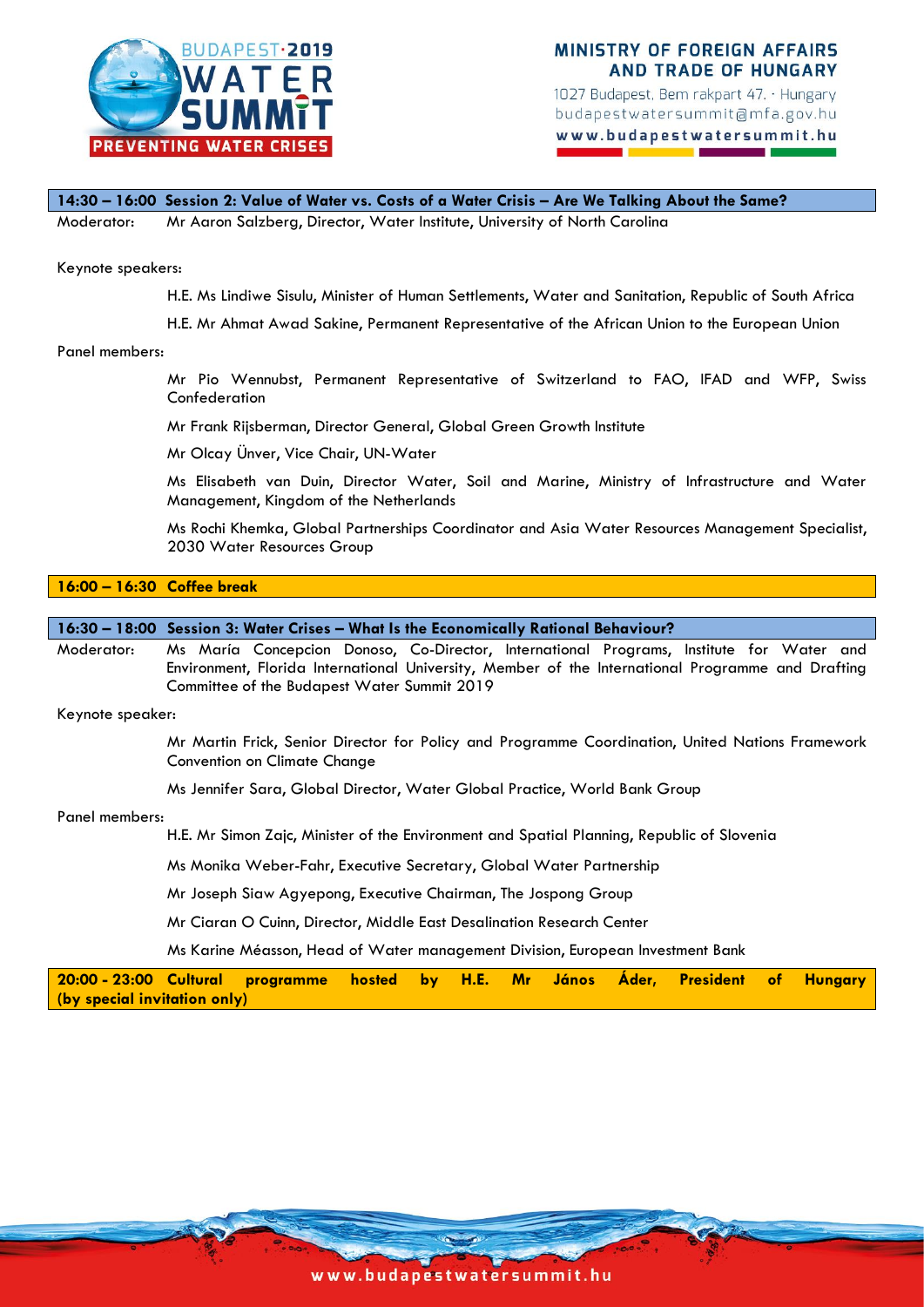

1027 Budapest, Bem rakpart 47. · Hungary budapestwatersummit@mfa.gov.hu www.budapestwatersummit.hu

# **16 October, Wednesday**

| $9:30 - 11:00$ | Session 4: Water Stress and Mass Migration - Is There a Way to Prevent Crisis?                                                                              |
|----------------|-------------------------------------------------------------------------------------------------------------------------------------------------------------|
| Moderator:     | Mr Ahmet Mete Saatçi, President, Turkish Water Institute, Member of the International Programme and<br>Drafting Committee of the Budapest Water Summit 2019 |

### Keynote speakers:

H.E. Mr Bekir Pakdemirli, Minister of Agriculture and Forestry, Republic of Turkey

Mr Nizar Zaied, Global Lead Water, Islamic Development Bank

## Panel members:

Ms Wambui Gichuri, Director for Water Development and Sanitation, African Development Bank

Mr Charles Iceland, Director, Global and National Water Initiatives, World Resources Institute

Mr Isidro González, Deputy Secretary General for Water, Environment and Blue Economy, Union for the Mediterranean

Mr Ciaran O Cuinn, Director, Middle East Desalination Research Center

# **11:00 – 11:30 Coffee break**

### **11:30 – 13:00 Session 5: What Is Needed for Doubling Investments?**

Moderator: Mr Xavier Leflaive, Environment Directorate, Organisation for Economic Co-operation and Development, Member of the International Programme and Drafting Committee of the Budapest Water Summit 2019

Keynote speakers:

Mr Miguel da Moura, President, National Agency for Water Sanitation

Mr Pierre Victoria, Vice President for Sustainable Development, Veolia

Panel members:

Mr Ákos Szalai, Head of Department, National Bank of Hungary

Mr David Tyler, Associate Director, Water & Wastewater Sector Specialist, European Bank for Reconstruction and Development

Mr Andreas Proksch, Director General, Sector and Global Programmes Department, Deutsche Gesellschaft für Internationale Zusammenarbeit

Mr Prithvi Raj Singh, Managing Trustee, Jal Bhagirathi Foundation

Mr Pio Wennubst, Permanent Representative of Switzerland to FAO, IFAD and WFP, Swiss Confederation

Mr Nikolay Kosov, Chairman of the Board, International Investment Bank

## **13:00 – 14:30 Lunch**

www.budape stwatersummit.hu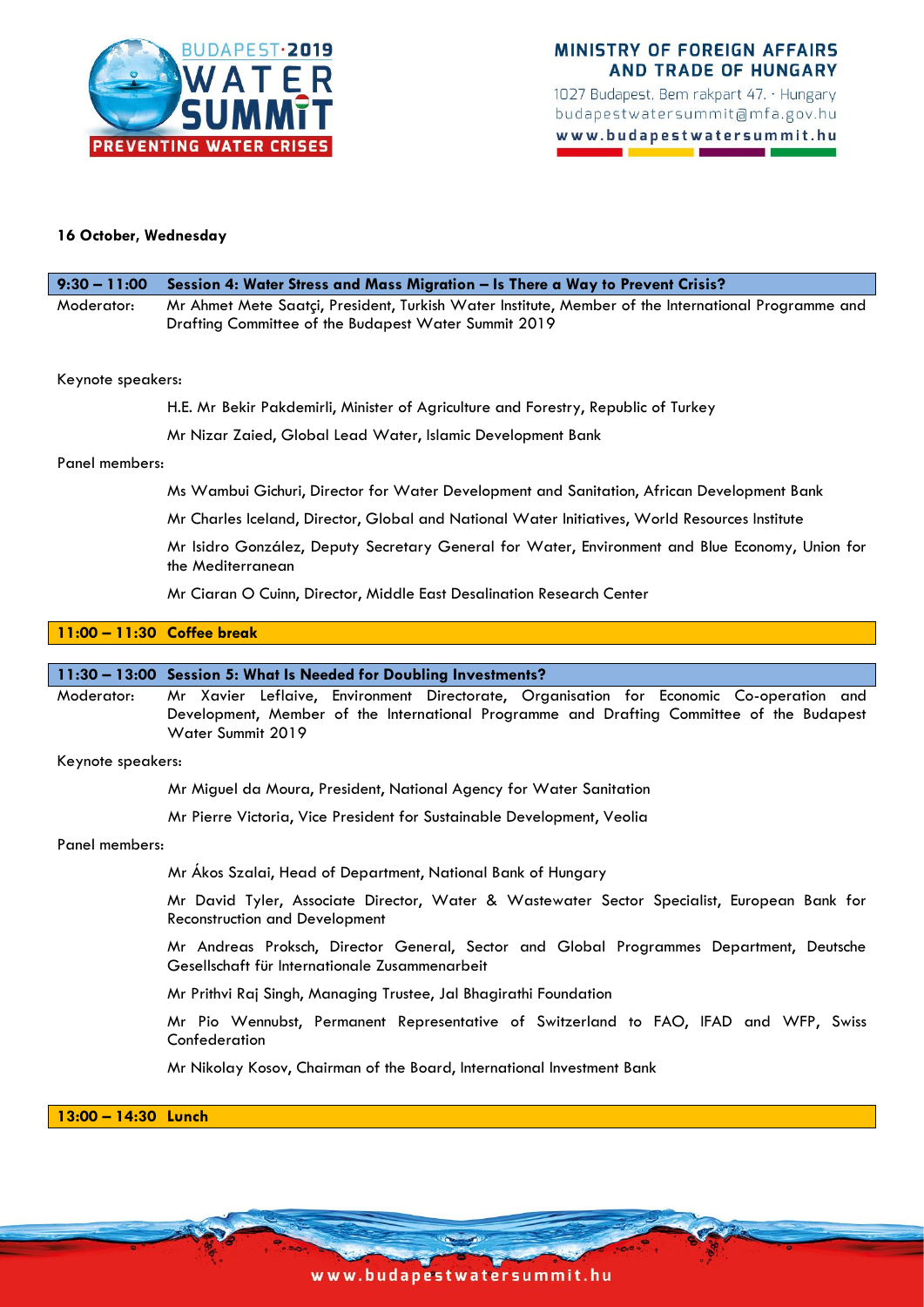

1027 Budapest, Bem rakpart 47. · Hungary budapestwatersummit@mfa.gov.hu www.budapestwatersummit.hu

# **14:30 – 16:00 Session 6: Technology to Avoid Water Crises – What Is Missing?** Moderator: Mr Carlo Giupponi, Dean, Venice International University, Member of the International Programme and

Drafting Committee of the Budapest Water Summit 2019

## Keynote speakers:

Mr Johannes Cullman, Director Climate and Water Department, World Meteorological Organization

Hon. Sam Cheptoris, Minister of Water and Environment, Republic of Uganda

### Panel members:

Mr Joe D. Manous, Director, Institute for Water Resources, United States Army Corps of Engineers

Mr Pierre Victoria, Vice President for Sustainable Development, Veolia

Mr István Kenyeres, Founder and Chief Technology Officer, Biopolus

Mr Giovanni De Santi, Director of the Sustainable Resources Directorate, Joint Research Centre, European Commission

# **16:00 – 16:30 Coffee break**

## **16:30 – 18:00 Session 7: Science Against Water Crises: Do We Know Enough?**

Moderator: Mr János Bogárdi, University of Bonn, Member of the International Programme and Drafting Committee of the Budapest Water Summit 2019

Keynote speakers:

Mr Charles Vörösmarty, Director, Environmental Sciences Initiative, City University of New York

Ms Claudia Sadoff, Director General, International Water Management Institute

Mr Zhang Zhongyi, Chief Economist of the Ministry of Water Resources of China, People's Republic of China

### Panel members:

Mr Taikan Oki, Senior Vice-Rector, United Nations University, Assistant Secretary-General, United **Nations** 

Mr Robert G. Varady, University of Arizona

Mr Klement Tockner, President, Austrian Science Fund

**18:30 – 21:00 Cultural programme**

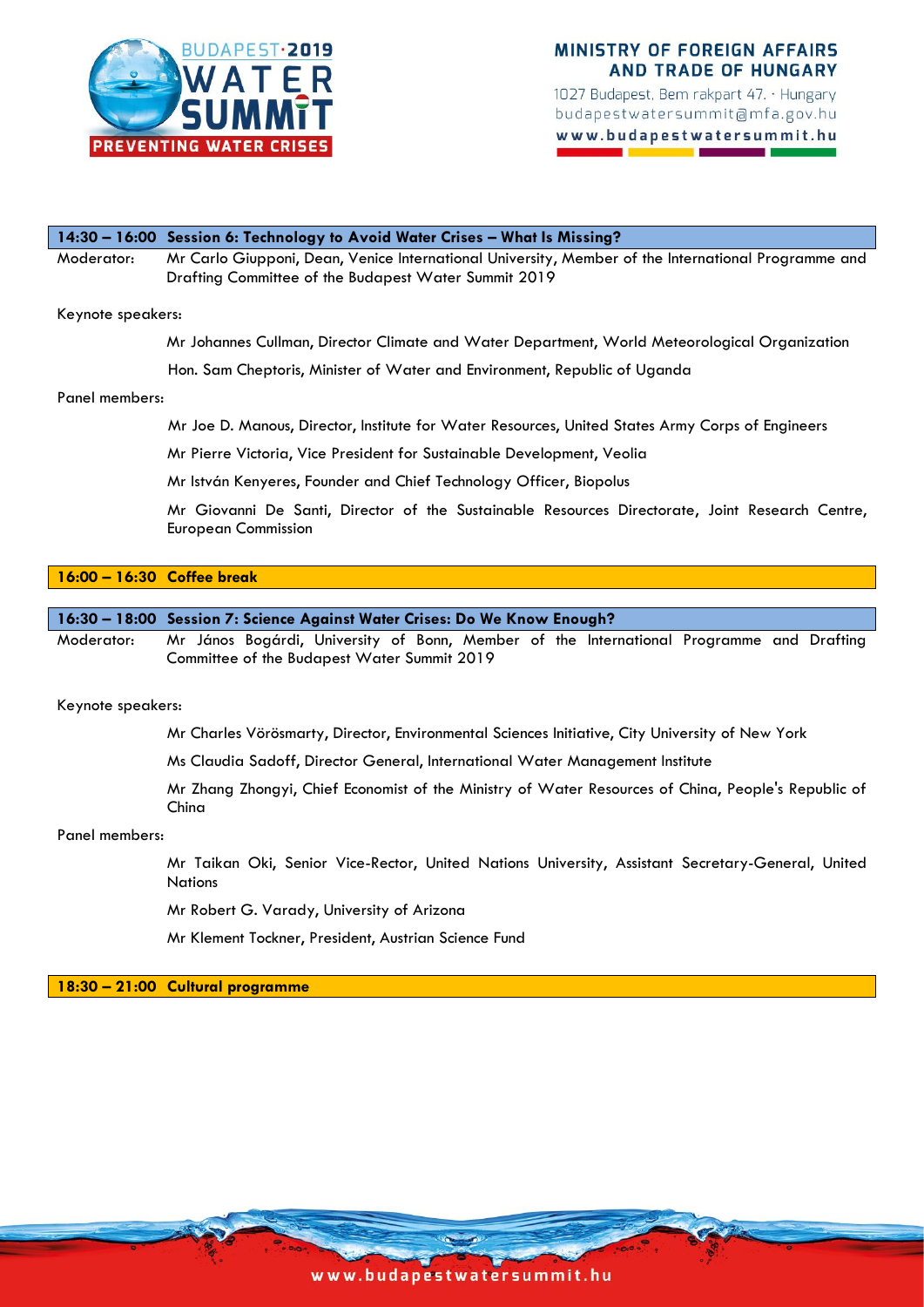

1027 Budapest, Bem rakpart 47. · Hungary budapestwatersummit@mfa.gov.hu www.budapestwatersummit.hu

# **17 October, Thursday**

## **9:30 – 11:00 Session 8: Implementation – Do We Have the Right Systems at Place?**

Moderator: Mr Ravi Narayanan, Chair, Governing Council, Asia-Pacific Water Forum, Member of the International Programme and Drafting Committee of the Budapest Water Summit 2019

Message of His Holiness Pope Francis

## Keynote speakers:

Ms Claudia Pahl-Wostl, Director, Institute for Environmental Systems Research, University of Osnabrück, Federal Republic of Germany

### Panel members:

H.E. Mr Mohamed Abdel Aty, Minister of Water Resources and Irrigation, Arab Republic of Egypt

Mr Eddy Moors, Rector, IHE Delft Institute for Water Education

Mr Tebaldo Vinciguerra, Official of the Dicastery for Promoting Integral Human Development, Holy See

Mr Jean Launay, President, National Water Committee and French Water Partnership, Republic of France

Mr Stefano Burchi, Executive Chairman, International Association for Water Law

## **11:00 – 11:30 Coffee break**

### **11:30 – 13:00 Session 9: Transboundary Water Affairs – How to Move from Risks to Opportunities?**

Moderator: Mr Aaron Wolf, Director, Program in Water Conflict Management, Oregon State University, Member of the International Programme and Drafting Committee of the Budapest Water Summit 2019

### Keynote speaker:

Mr Kire Ilioski, Director in the Office of the Executive Secretary, United Nations Economic Commission for Europe

H.E. Mr Jamal Al-Adly, Minister of Water Resources, Republic of Iraq

### Panel members:

Mr Zaheed Farooque, State Minister, Ministry of Water Resources, The People's Republic of Bangladesh

Ms Saara Bäck, Director of Water and Marine Affairs, Ministry of the Environment, Republic of Finland

Mr Franz Rojas Ortuste, Coordinator of the Water Agenda, Vicepresidency of Sustainable Development, Development Bank of Latin America

Mr Péter Kovács, President, International Commission for the Protection of the Danube River

Ms Susanne Schmeier, IHE Delft Institute for Water Education

**13:00 – 14:30 Lunch** 

www.budape stwatersummit.hu